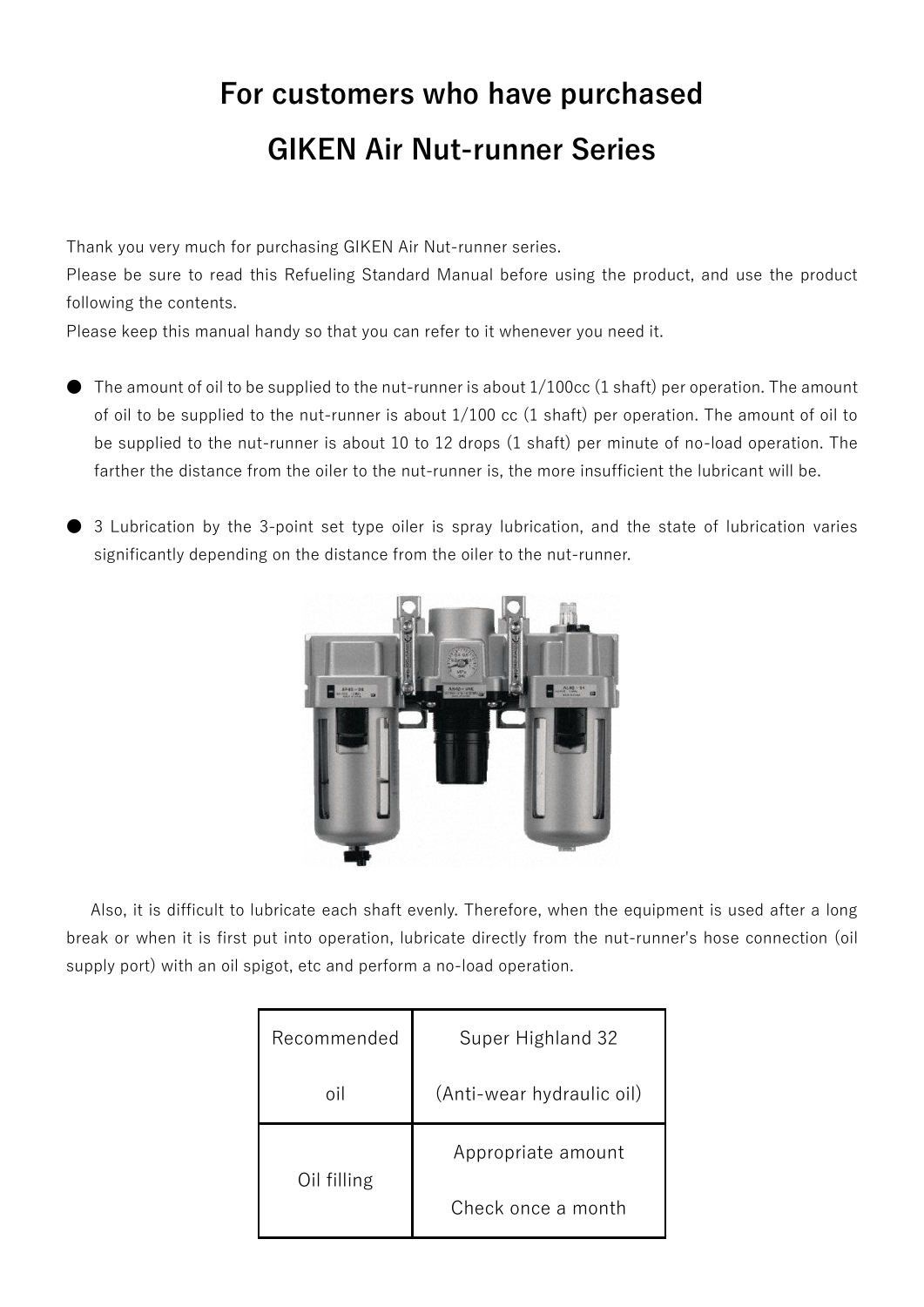

Lack of lubricating oil can be fatal to the nut-runner. It may cause problems such as uneven tightening torque, low torque, and motor seizure. If oil other than the recommended oil type is used, it may cause swelling of the vane inside the motor and poor rotation.

The air nut-runner is a product developed as a tightening tool. If the air nut-runner is used for any other purpose, a fee will be charged even within the warranty period.

- ・Failure or damage due to misuse or improper repair or modification.
- ・Failure or damage due to lack of lubricant or inadequate storage
- ・Failure or damage due to moisture ingress
- ・Failure or damage caused by dropping the product after purchase.
- ・Fault or damage caused by excessive load.
- ・Failure or damage caused by disassembly or adjustment by the customer



Please note that a diagnostic fee will be charged separately if the repair is canceled.

#### Air Nut-runner Problems and Countermeasures

| <b>Defect Condition</b> | Cause                                                     | Remedy                       |
|-------------------------|-----------------------------------------------------------|------------------------------|
|                         |                                                           | Return the regulating valve. |
|                         | Excessive throttling of the adjustment valve<br>$\bullet$ | Remove foreign matter from   |
|                         | Foreign matter entering the air intake and<br>$\bullet$   | air intake and exhaust holes |
|                         | exhaust holes of the motor                                | and piping.                  |
| Unable to rotate        | Burned rotor<br>$\bullet$                                 | Manufacturer's repair is     |
|                         | Damaged gear<br>$\bullet$                                 | required.                    |
|                         | Damaged vane (wings)<br>$\bullet$                         | Manufacturer's repair is     |
|                         | Damaged bearing<br>$\bullet$                              | required.                    |
|                         |                                                           | Manufacturer's repair is     |